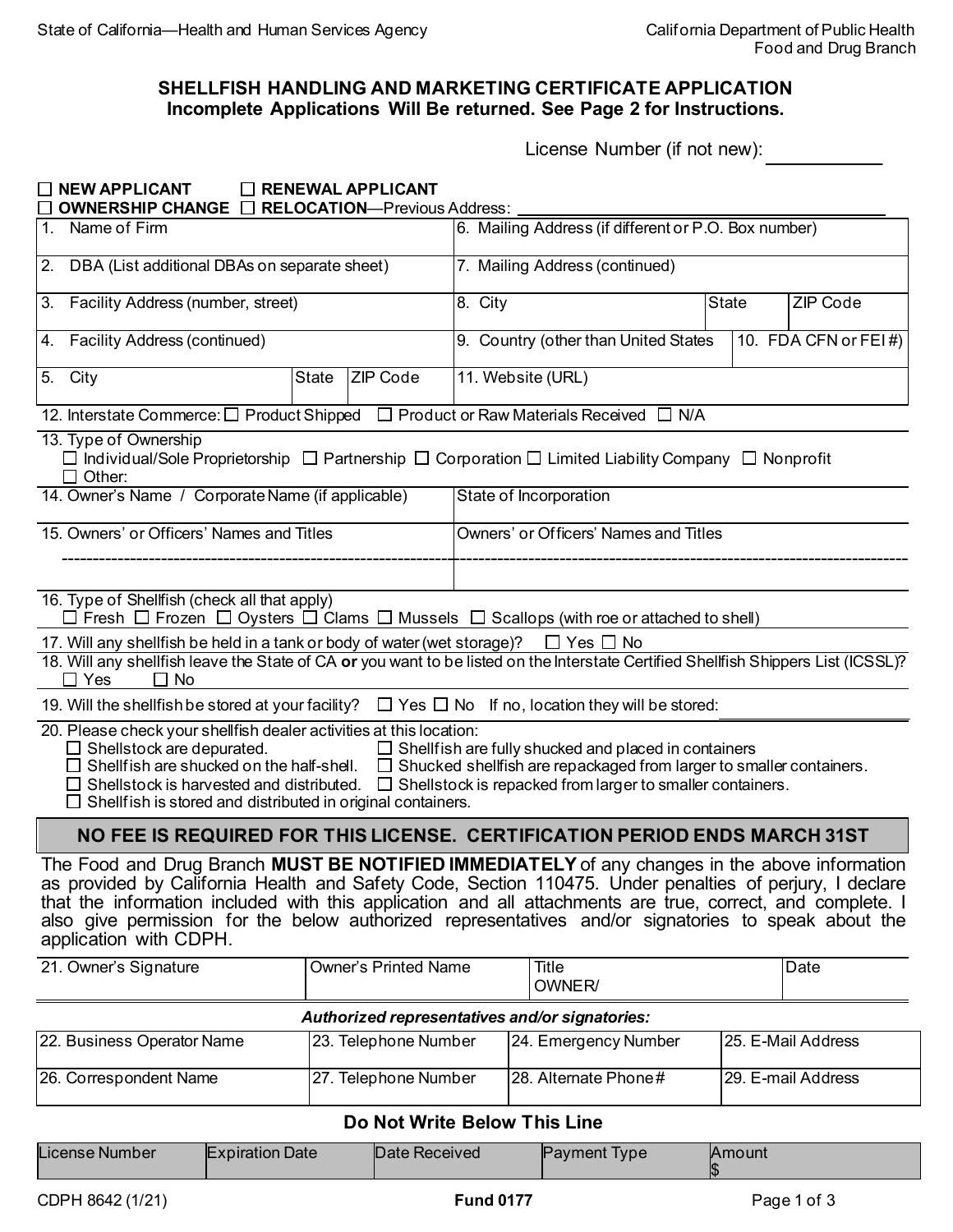## **Instructions for Completing the Shellfish Handling and Marketing Certificate Application**

 **New Applicant/Renewal Applicant:** Place an (X) in the box next to New Applicant if your firm has not previously applied for a Shellfish Handling and Marketing Certificate at this location while under the current ownership. Place an (X) in the box next to Renewal Applicant if your firm has already obtained a Shellfish Handling and Marketing Certificate for this location and you are renewing that certificate. If this firm has changed location or ownership, please submit a new application for certification of that facility.

- 1. **Name of Firm:** Enter full name of business, corporation, company, or organization applying for licensure.
- 2. **DBA:** Enter any other name(s) your company is doing business as.
- 3.–5. **Facility Address:** Enter the number, street, city, state, and ZIP code for this facility location.
- 6.–8. **Mailing Address:** Enter the full mailing address if different from the facility address or P.O Box.
	- 9. **Country:** Enter the country where your facility is located if outside of the United States.
	- 10. **FDA CFN or FEI:** Enter your U.S. Food and Drug Administration Central File Number or Federal Establishment ID if known.
	- 11. **Website:** Enter the website address for your business if applicable.
	- 12. **Interstate Commerce:** Place an (X) in the boxes that correctly describe your business' receipt or distribution of products or materials through or into interstate commerce.
	- 13. **Type of Ownership:** Place an (X) in the box next to the appropriate legal description of the facility's ownership.
	- 14. **Owner's Name/Corporate Name:** Enter the owner's name here or (if applicable) the name of the corporation.
	- 15. **Owners' or Officers' Names and Titles:** List the business owners' or officers' names and titles.
	- 16. **Type of Shellfish:** Place an (X) in the box adjacent to the types of shellfish that your firm handles. Check all that apply.
	- 17. **Shellfish Held in Wet Storage (Temporarily Store in Water):** Answer yes or no by placing an (X) in the box adjacent to the correct answer. This activity must be approved and permitted by CDPH-FDB before use.
	- 18. **Shellfish Leaving the State or Distributed to California Dealers that Will Ship Them Out of State:** Answer yes or no by placing an (X) in the box adjacent to your answer. Interstate distribution of molluscan shellfish requires the dealers to be certified to the Interstate Certified Shellfish Shippers List before distribution. Otherwise, dealer will be listed on the CA Only Shellfish Shippers List.
	- 19. **Shellfish Stored at Your Facility:** Answer yes or no by placing an (X) in the box adjacent to your answer. If you answer "no", enter the name and address of the firm where shellfish are held.
	- 20. **Description That Fits Your Shellfish Activities:** Place an (X) in the box adjacent to the description that fits your shellfish activities.
	- 21. **Owner's Signature, Printed Name, Title, Date**: This section **must** be signed by the majority owner of the business to authorize not only the application, but the representatives and/or signatories whom they authorize to speak on behalf of the firm.
	- 22. **Business Operator:** Enter the full name of the person who manages the operations of your business and their title.
	- 23. **Business Telephone Number:** Enter the daytime business telephone number for your business.